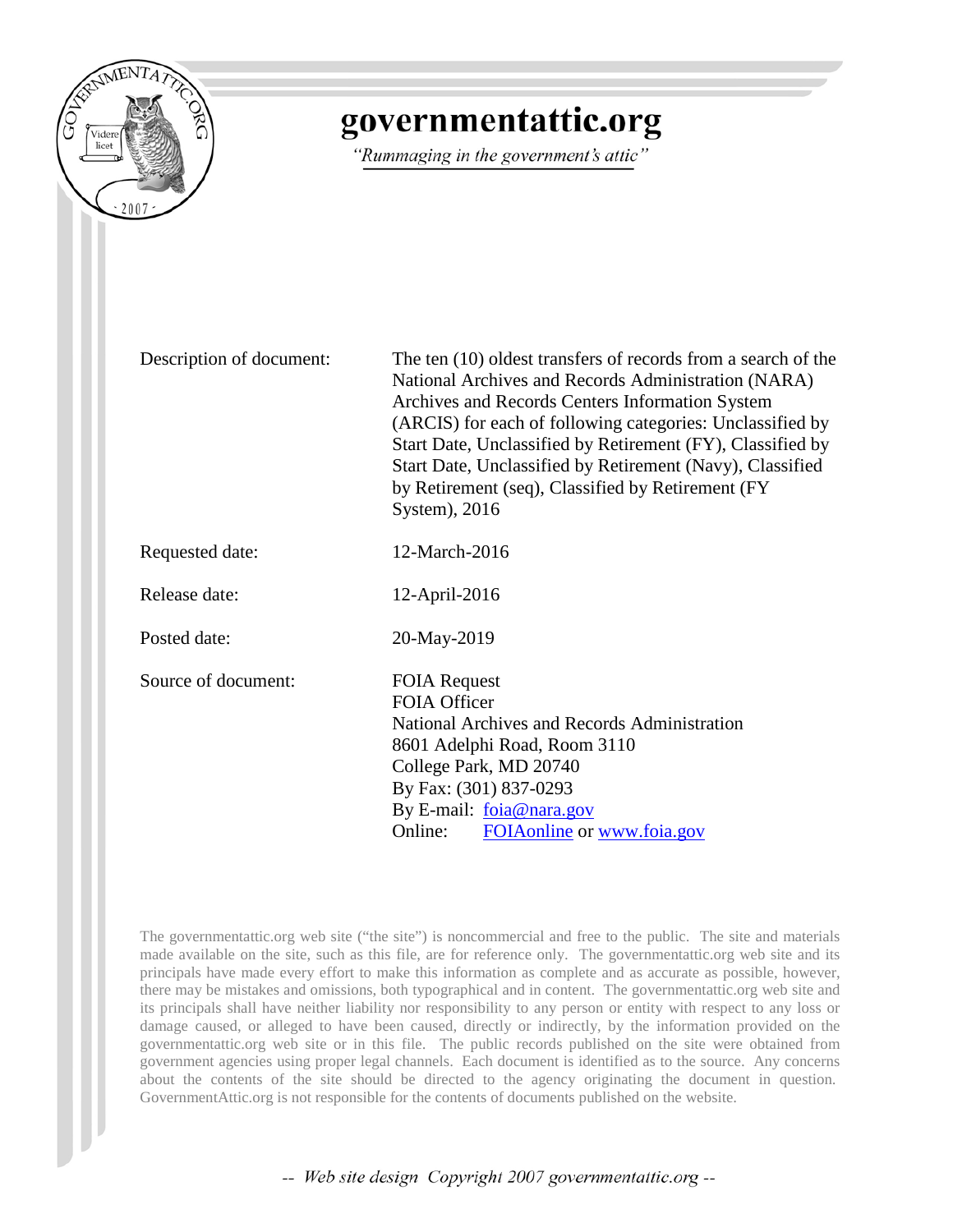From: foia@nara.gov [<foia@nara.gov>](mailto:foia@nara.gov) Sent: Tue, Apr 12, 2016 11:51 am Subject: Final Disposition, Request NARA-NGC-2016-000421

8601 Adelphi Road Room 3110 College Park, MD 20740-6001

April 12, 2016 Re: Freedom of Information Act Request: NGC16-250

This letter is in response to your Freedom of Information Act (FOIA) request dated March 12, 2016, and received in our office March 14, 2016 via [FOIA@nara.gov.](mailto:FOIA@nara.gov) Your request has been assigned the above internal tracking number, as well as the FOIAonline tracking number NARA-NGC-2016-000421. Please use both numbers when corresponding further with regard to this request. In your request, you stated: "This is a request for records relating to ARCIS database of records in the National Records Centers under the provisions of the Freedom of Information Act. Specifically, I request: 1) a printout of the ten (10) oldest transfers of records designated as classified, from a search of ARCIS. 2) I also request a printout of the ten (10) oldest transfers of records designated as unclassified, from a search of ARCIS.3) I also request a printout of the ten (10) classified records or records sets in ARCIS that have the oldest start dates. 4) I also request a printout of the ten (10) unclassified records or records sets in ARCIS that have the oldest start dates.

In response to your request, we are releasing, in full, an Excel workbook containing six (6) spreadsheets listing approximately 60 records transfers, which includes classification and oldest start dates. This completes the processing of your request.

If you are not satisfied with our action on this request, you have the right to file an administrative appeal in writing via regular U.S. mail or email. Please address it to the Deputy Archivist of the United States (ND), National Archives and Records Administration, 8601 Adelphi Road, College Park, Maryland 20740. Both the letter and the envelope should be clearly marked "Freedom of Information Act Appeal." You may also submit your appeal to [FOIA@nara.gov,](mailto:FOIA@nara.gov) also addressed to the Deputy Archivist. If you submitted your initial request through FOIAonline, you may file your appeal through that web portal. Please follow the instructions provided on the FOIAonline website to appeal any decisions. Your appeal should be received within sixty (60) calendar days from the date of this letter and it should explain why you believe this response does not meet the requirements of the Freedom of Information Act. All correspondence should reference your internal case tracking number, NGC16-250, as well as FOIAonline tracking number NARA-NGC-2016-000421.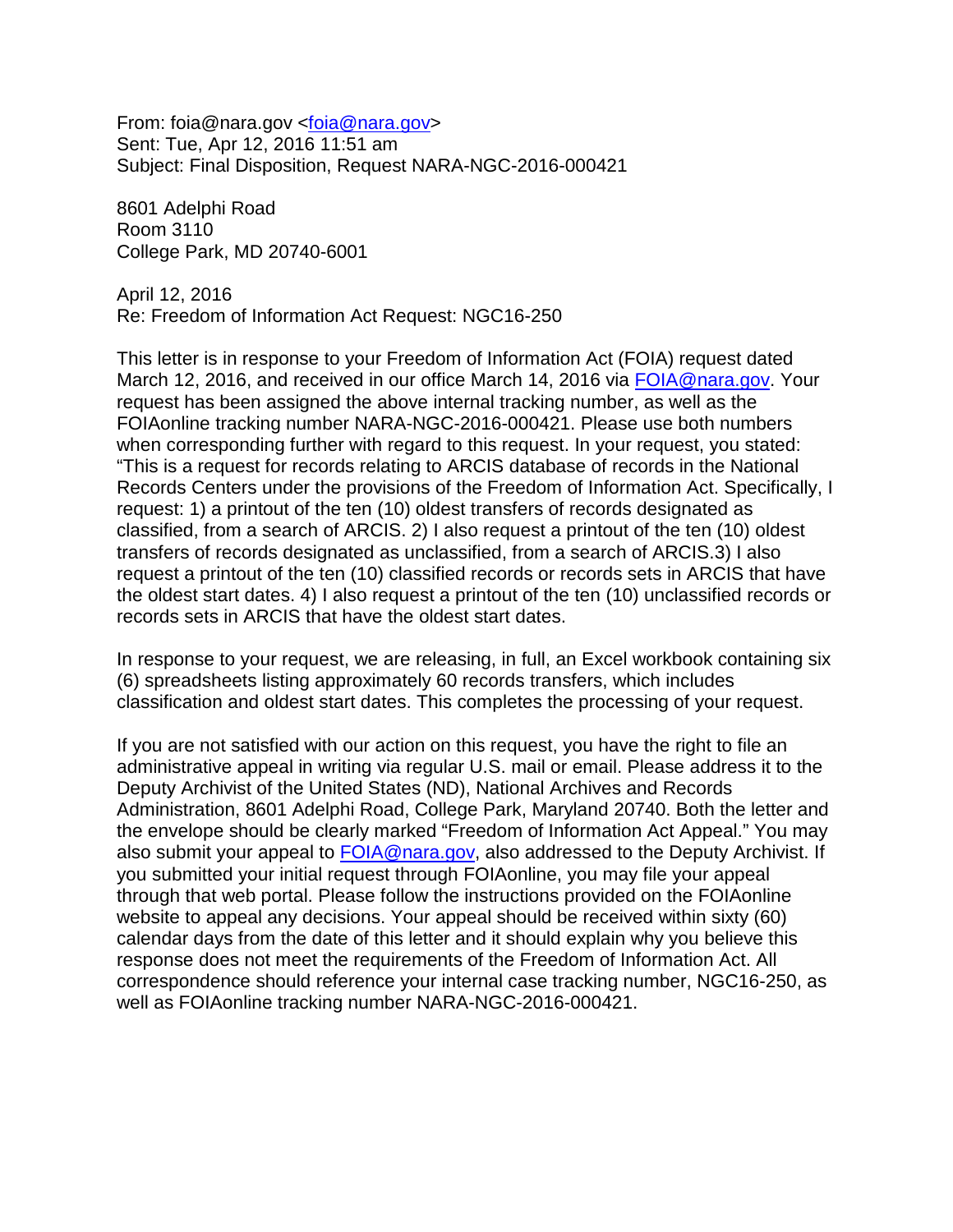Sincerely, Steven D. Booth Archivist Office of General Counsel National Archives and Records Administration FOIA Hotline: (301) 837-3642 Email: [FOIA@nara.gov](mailto:FOIA@nara.gov)

Given the nature of this request, some records are only being released to you as the requester. If you have an account in FOIAonline, you may access those records by logging into FOIAonline. Otherwise, those responsive records will be sent via the method agreed upon with the FOIA processor.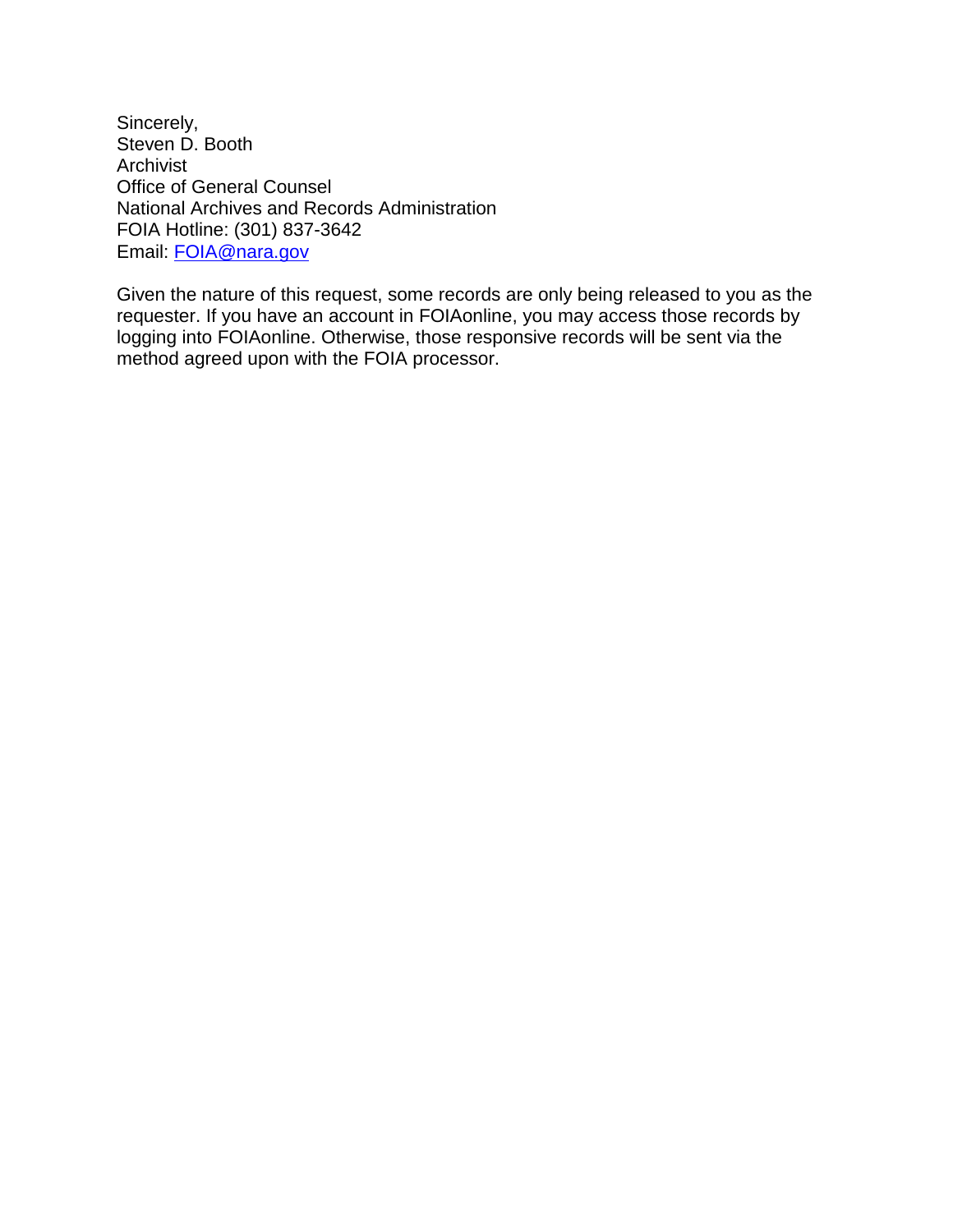Unclassified by Start Date

|                                      |                                                                  |               | <b>Disposition</b>     |                                                 | Security              |                                                                   | Type Of $ $ | Inclusive            | Inclusive       |                                                          | Actual    |
|--------------------------------------|------------------------------------------------------------------|---------------|------------------------|-------------------------------------------------|-----------------------|-------------------------------------------------------------------|-------------|----------------------|-----------------|----------------------------------------------------------|-----------|
| Transfer #                           | <b>Records Center</b>                                            | <b>Status</b> | Authority              | <b>Disposition Code</b>                         | <b>Classification</b> | <b>Series Description</b>                                         |             | Records   Start Date | <b>End Date</b> | <b>Begin Container Location</b>                          | Volume    |
| PT-370-2011-0161   FRC - Chicago     |                                                                  |               |                        | Shelved 62-10/1406/5/1/2 Temporary - Contingent | Unclassified          | SURFACE WEATHER OBSERVATION FILES FILES CY 1738-2004              |             | TEXTUAL 1/1/1753     |                 | 12/31/2004 CHI-02-STG-01                                 | 16,500    |
| PT-075-2011-2585 FRC - Lenexa        |                                                                  |               | Shelved BIA/3701       | Permanent                                       | Unclassified          | <b>TRIBAL CUSTOMS AND HISTORY FILES</b>                           |             | TEXTUAL 1/1/1760     |                 | 12/31/1998 KLX-01-LN-018-1-025-05-002                    |           |
| PT-075-2011-2920 FRC - Lenexa        |                                                                  |               | Shelved BIA/4624       | Permanent                                       | Unclassified          | REAL ESTATE APPRAISAL REPORT FILES                                |             |                      |                 | 12/31/2004 KLX-01-LN-020-1-013-05-002                    | 28        |
|                                      | PT-048-2016-0049   FRC - WNRC (Suitland)   Shelved   DOI / 7501B |               |                        | Permanent                                       | Unclassified          | 7501(B) LITIGATION FILES                                          |             | TEXTUAL 1/1/1762     |                 | 12/31/2012 WNR-01-04-087-1-014-02-006                    | 12        |
|                                      | PT-048-2016-0017   FRC - WNRC (Suitland) Shelved DOI/7501B       |               |                        | Permanent                                       | Unclassified          | 7501(B) LITIGATION FILES, BXS 1-11                                |             | TEXTUAL 1/1/1771     |                 | 12/31/2011 WNR-01-04-087-1-003-07-002                    | 11        |
|                                      | PT-048-2016-0042 FRC - WNRC (Suitland) Shelved DOI/7501B         |               |                        | Permanent                                       | Unclassified          | 7501 (B) LITIGATION FILES. BXS. 1-12                              |             | TEXTUAL 1/1/1783     |                 | 12/31/2015 WNR-01-04-087-1-003-05-002                    | 12        |
| <b>PT-075-2012-0064 FRC - Lenexa</b> |                                                                  |               | Shelved BIA/1401       | Permanent                                       | Unclassified          | INVESTIGATIVE AND LITIGATION CASE FILES                           |             | TEXTUAL 1/1/1789     |                 | 12/31/2006 KLX-01-LN-020-1-036-01-004                    | 15        |
|                                      | PT-048-2016-0057   FRC - WNRC (Suitland) Shelved   DOI / 7501B   |               |                        | Permanent                                       | Unclassified          | 7501 (B) LITIGATION FILES                                         |             | TEXTUAL 1/1/1790     |                 | 12/31/2012 WNR-01-04-087-1-013-06-004                    | <b>20</b> |
| W075-06-6983                         | <b>FRC</b> - Lenexa                                              |               | Shelved BIA/1200B      | Permanent                                       | Unclassified          | PROGRAM CORRESPONDENCE FILES-POLICY/DIRECTIVE FILES TIL LIFT 2015 |             | TEXTUAL 1/1/1790     |                 | 12/31/2003 KLX-01-LN-039-1-004-06-002                    | 25        |
| PT-052-2016-0073 FRC - St. Louis     |                                                                  |               | Shelved N1/330/01/2/2A | Temporary                                       |                       | Unclassified   OUTPATIENT                                         |             |                      |                 | TEXTUAL 11/11/1777 12/31/2013 STL-02-06-010-2-004-04-004 | 46        |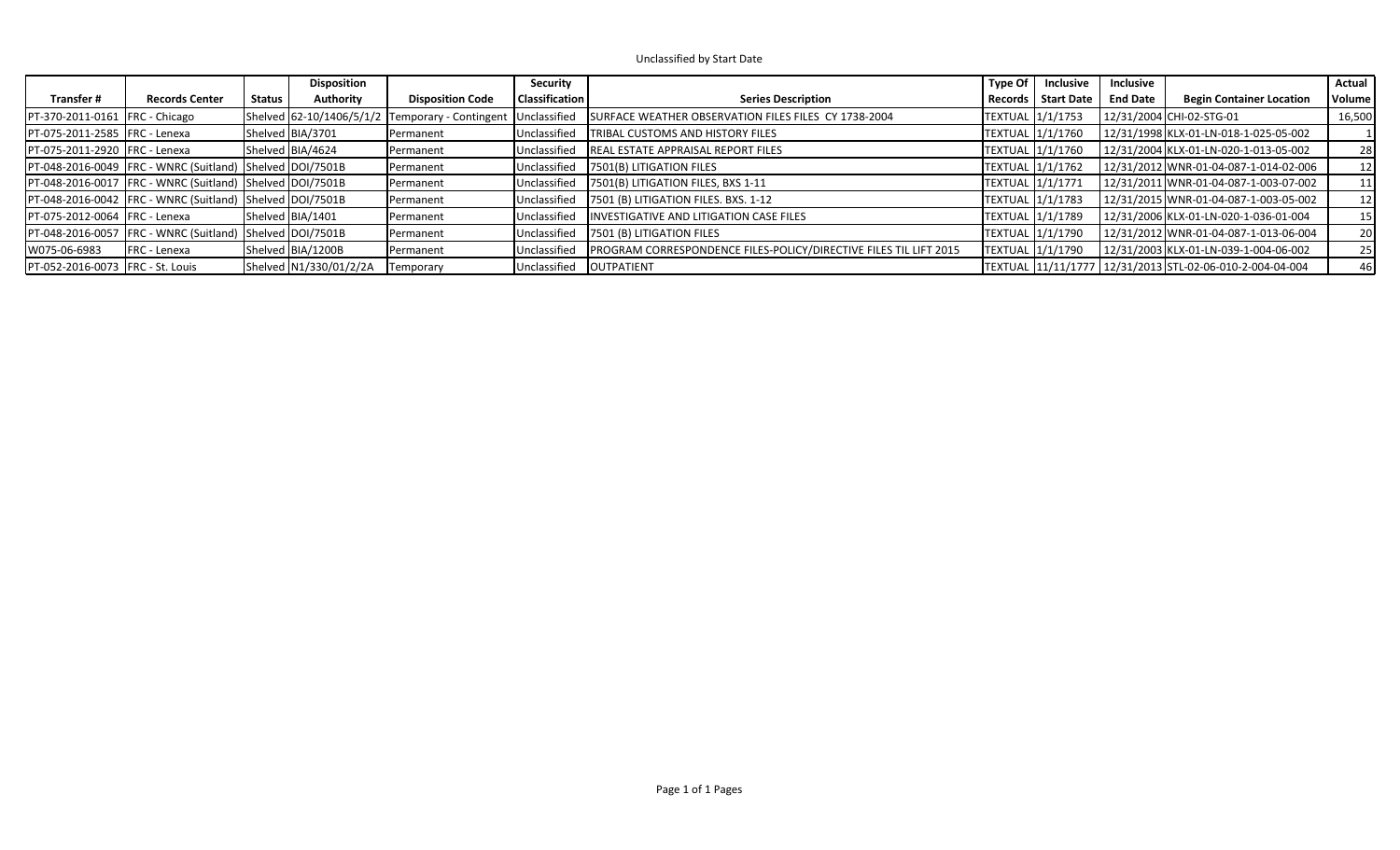## Unclassified by Retirement (FY)

| <b>Transfer#</b>               | <b>Records Center</b>                    | <b>Status</b>             | <b>Disposition</b> | <b>Disposition Code</b>                       | Security       | <b>Series Description</b>                                | <b>Type Of Records</b>    | Inclusive         | Inclusive       | <b>Begin Container Location</b>       | Actual |
|--------------------------------|------------------------------------------|---------------------------|--------------------|-----------------------------------------------|----------------|----------------------------------------------------------|---------------------------|-------------------|-----------------|---------------------------------------|--------|
|                                |                                          |                           | Authority          |                                               | Classification |                                                          |                           | <b>Start Date</b> | <b>End Date</b> |                                       | Volume |
|                                | R338-24-6069   FRC - St. Louis   Shelved |                           | GRSN/1/1B          | Deferred - Reappraisal Pending   Unclassified |                | <b>CRP PERS RCDS 1986C</b>                               | MICROFILM, OTHER NEGATIVE | 1/1/1907          |                 | 12/31/1922 STL-02-STG-01              |        |
| R338-26-6068 FRC - St. Louis   |                                          | Shelved                   | GRSN/1/1B          | Deferred - Reappraisal Pending Unclassified   |                | <b>CRP PERS RCDS 1986C</b>                               | MICROFILM, OTHER NEGATIVE | 1/1/1916          |                 | 12/31/1924 STL-02-STG-01              |        |
| X052-40B4001 FRC - St. Louis   |                                          | Shelved                   | M2/6000/1C1        | Pending Agency Action                         | Unclassified   | GEN CORRES 38 TIL LIFT 2015<br><b>CLGE SAN DIEGO ST</b>  | <b>TEXTUAL</b>            |                   |                 | 12/31/1938 STL-01-04-027-2-017-03-003 |        |
| X052-40C4001   FRC - St. Louis |                                          | Shelved                   | M2/6000/1C1        | Pending Agency Action                         | Unclassified   | GEN CORRES3739 TIL LIFT 2015<br><b>CLGE SAN DIEGO ST</b> | <b>TEXTUAL</b>            |                   |                 | STL-01-04-027-2-017-04-001            |        |
| X052-40E4001   FRC - St. Louis |                                          | Shelved                   | M2/6000/1C1        | Pending Agency Action                         | Unclassified   | GEN CORRES 37 TIL LIFT 2015<br><b>CLGE SAN DIEGO ST</b>  | <b>TEXTUAL</b>            |                   |                 | 12/31/1937 STL-01-04-027-2-017-04-004 |        |
| X052-40G4001 FRC - St. Louis   |                                          | Shelved                   | M2/4440/1          | Temporary                                     | Unclassified   | SAN DIEGO NAVTRNGSCHO REPTOFSURV 44 TIL LIFT 2015        | <b>TEXTUAL</b>            |                   |                 | 12/31/1944 STL-02-10-035-1-006-04-006 |        |
| X052-40A4002   FRC - St. Louis |                                          | <b>Shelved</b>            | M2/6000/1C1        | Pending Agency Action                         | Unclassified   | PENSACOLA NAS<br>GEN CORRES2535 TIL LIFT 2015            | <b>TEXTUAL</b>            |                   |                 | STL-01-04-028-2-003-01-002            |        |
| X024-40D4010   FRC - St. Louis |                                          | <b>Accession Approved</b> | M2/1771/1          | Permanent                                     | Unclassified   | <b>BROOKLYN NH</b><br>CASUALTY RPT TIL LIFT 2015         | <b>TEXTUAL</b>            | 1/1/1919          |                 | 12/31/1919 STL-03-06-039-1-042-06-001 |        |
| X052-40A4011   FRC - St. Louis |                                          | Shelved                   | M2/6000/1C1        | Pending Agency Action                         | Unclassified   | GEN CORRES 36 TIL LIFT 2015<br><b>USS CINCINNATTI</b>    | <b>TEXTUAL</b>            |                   |                 | 12/31/1936 STL-01-04-026-2-005-01-001 |        |
| X024-40B4012   FRC - St. Louis |                                          | <b>Shelved</b>            | 5212.5B/5600/4     | Pending Agency Action                         | Unclassified   | <b>USS RANGER</b><br>37 TIL LIFT 2015<br>PUBL            | <b>TEXTUAL</b>            |                   |                 | 12/31/1937 STL-01-04-023-2-019-05-005 |        |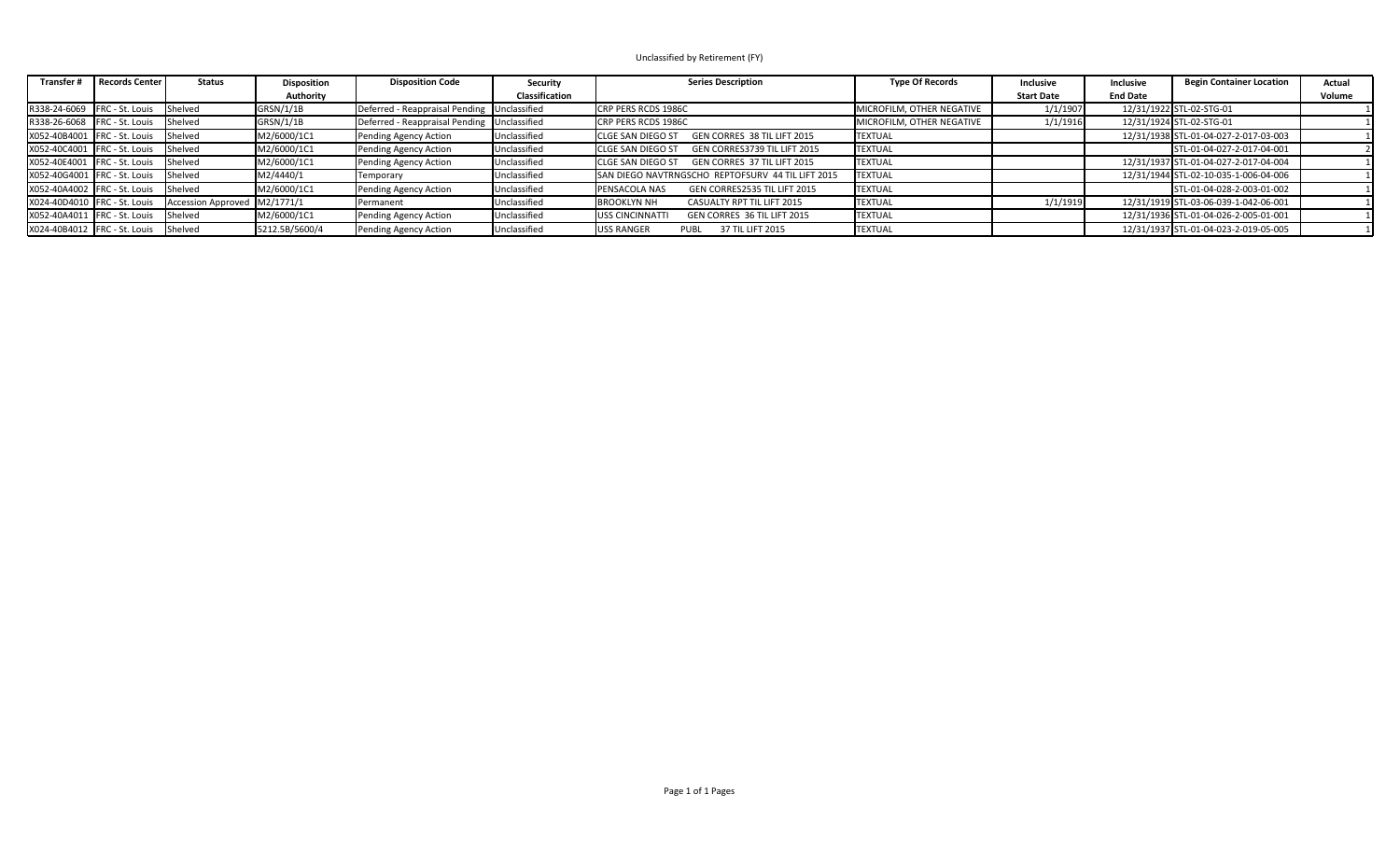Classified by Start Date

|              |                                                            |        | <b>Disposition</b>                      | Disposition          | Security              |                                             | Type Of $\vert$ Inclusive | <b>Inclusive</b> |                                                        | <b>Actual</b> |
|--------------|------------------------------------------------------------|--------|-----------------------------------------|----------------------|-----------------------|---------------------------------------------|---------------------------|------------------|--------------------------------------------------------|---------------|
| Transfer #   | <b>Records Center</b>                                      | Status | Authority                               | Code                 | <b>Classification</b> | <b>Series Description</b>                   | Records   Start Date      | <b>End Date</b>  | <b>Begin Container Location</b>                        | Volume        |
|              | PT-059-2014-1324   FRC - WNRC (Suitland) Shelved           |        | N1/059/10/1/4                           | Permanent Classified |                       | RESEARCH PROJECTS FILE BX #'S 1-8           |                           |                  | TEXTUAL 1/1/1776 12/31/1993 WNR-01-01-037-1-007-07-004 |               |
|              | PT-059-2014-1325   FRC - WNRC (Suitland) Shelved           |        | N1/059/10/1/8 Permanent Classified      |                      |                       | HISTORIAN PROGRAM FILE BX #'S 1-11          |                           |                  | TEXTUAL 1/1/1776 12/31/2013 WNR-01-01-037-1-008-01-006 | 11            |
|              | PT-059-2013-0570 FRC - WNRC (Suitland) Accession Generated |        | N1/059/07/12/6 Permanent Classified     |                      |                       | TREATY & AGREEMENT INDEX CARD FILE BXS 1-78 | TEXTUAL 1/1/1779          |                  | 1/1/1988 WNR-01-02-046-2-002-02-001                    | 78            |
|              | PT-059-2014-0155   FRC - WNRC (Suitland) Shelved           |        | N1/59/95/11/46 Permanent Classified     |                      |                       | SUBJECT FILES BXS 1-12                      | TEXTUAL 1/1/1800          |                  | $12/31/2006$ WNR-01-02-023-2-029-06-002                | 12            |
|              | PT-566-2010-0086 FRC - WNRC (Suitland) Shelved             |        | $N1/566/08/11/1$ Permanent Classified   |                      |                       | "A" FILES                                   |                           |                  | TEXTUAL 1/1/1800 12/31/1989 WNR-01-02-077-1-005-04-003 | 250           |
|              | PT-566-2010-0087   FRC - WNRC (Suitland)   Shelved         |        | $N1/566/08/11/1$ Permanent Classified   |                      |                       | <b>ALIEN FILES</b>                          |                           |                  | TEXTUAL 1/1/1800 12/31/1989 WNR-01-02-031-1-016-01-001 | 250           |
|              | PT-566-2010-0391 FRC - WNRC (Suitland) Shelved             |        | N1/566/08/11/1   Permanent   Classified |                      |                       | A-FILES                                     |                           |                  | TEXTUAL 1/1/1800 12/31/1885 WNR-01-02-015-1-025-03-005 |               |
|              | PT-566-2011-0198   FRC - WNRC (Suitland) Shelved           |        | $N1/566/08/11/1$ Permanent Classified   |                      |                       | A-FILES BXS 1-30                            |                           |                  | TEXTUAL 1/1/1800 12/31/1987 WNR-01-01-023-1-024-05-001 | 30            |
| W059-07-0149 | <b>FRC</b> - WNRC (Suitland) Shelved                       |        | N1/059/07/12/8 Permanent Classified     |                      |                       | <b>AGC AGREEMENT BETWEEN COUNTRIES</b>      |                           |                  | TEXTUAL 1/1/1800 12/31/1988 WNR-01-03-037-1-030-04-001 |               |
| W059-92-0090 | <b>FRC</b> - WNRC (Suitland) Shelved                       |        | N1/059/88/24/1 Permanent Classified     |                      |                       | <sup> </sup> ^GC BILATERAL AGRMT            |                           |                  |                                                        | 49            |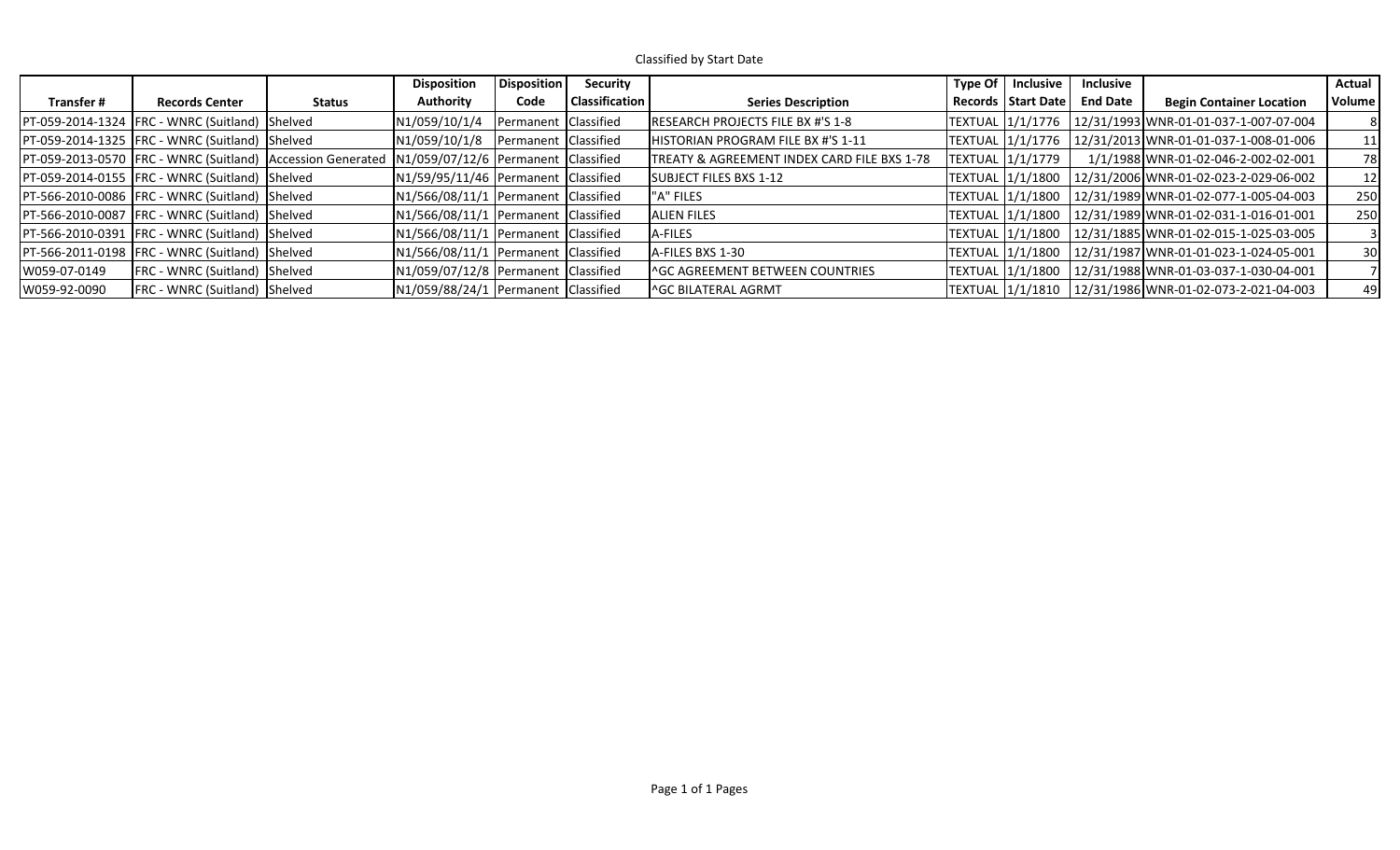Unclassified by Retirement (Navy)

|                  |                                                 |        | <b>Disposition</b>     |                         | Security              |                                                     | Type Of        | Inclusive            | <b>Inclusive</b> |                                                | Actual          |
|------------------|-------------------------------------------------|--------|------------------------|-------------------------|-----------------------|-----------------------------------------------------|----------------|----------------------|------------------|------------------------------------------------|-----------------|
| Transfer #       | <b>Records Center</b>                           | Status | <b>Authority</b>       | <b>Disposition Code</b> | <b>Classification</b> | <b>Series Description</b>                           |                | Records   Start Date | <b>End Date</b>  | <b>Begin Container Location</b>                | Volume          |
| W181-0001644-WND | FRC - WNRC (Suitland) Shelved                   |        | NN/373/91              | Courtesy storage        | Unclassified          | OFFICE OF SUPT GEN CORRES TIL LIFT 2015             | <b>TEXTUAL</b> |                      |                  | 1/1/1933 12/31/1943 WNR-01-02-030-2-027-04-005 |                 |
| W281-0001961     | <b>FRC</b> - WNRC (Suitland) Shelved            |        | IINNA1782/2B Temporary |                         | Unclassified          | INAVY CASE FIST&STATUS RECORD 1942-45 TIL LIFT 2015 | <b>TEXTUAL</b> |                      |                  | WNR-01-14-025-2-026-06-001                     | 57 I            |
| W038-0002275     | <b>FRC</b> - WNRC (Suitland) Accession Approved |        | M2/3000/2A             | <b>Permanent</b>        | Unclassified          | OP55P PRIM PROGM RECORDS TIL LIFT 2015              | <b>TEXTUAL</b> |                      |                  | 1/1/1946 12/31/1946 WNR-01-STG-08              | 10 <sup>1</sup> |
| W072-0002291     | FRC - WNRC (Suitland) Shelved                   |        | M2/3900/13             | Temporary - Contingent  | Unclassified          | <b>IDCR CONTR TEST REPORTS TIL LIFT 2015</b>        | <b>TEXTUAL</b> |                      |                  | 1/1/1935 12/31/1945 WNR-01-09-031-2-029-01-005 |                 |
| W072-0003006     | FRC - WNRC (Suitland) Shelved                   |        | M2/3900/13             | Temporary - Contingent  | Unclassified          | <b>IDCR TECH REF FILES TIL LIFT 2015</b>            | <b>TEXTUAL</b> |                      |                  | 1/1/1938 12/31/1946 WNR-01-09-084-2-025-03-002 |                 |
| W125-0003521     | FRC - WNRC (Suitland) Shelved                   |        | M2/5830/1B             | Permanent               | Unclassified          | LAW DIVIS INVEST CLMS<br>47-48 TIL LIFT 2015        | <b>TEXTUAL</b> |                      |                  | 1/1/1947 12/31/1948 WNR-01-09-060-1-011-01-004 | 464             |
| W038-0003662     | FRC - WNRC (Suitland) Shelved                   |        | M2/3000/2A             | <b>Permanent</b>        | Unclassified          | OP204M PRIM PROGM RECORDS TIL LIFT 2015             | <b>TEXTUAL</b> |                      |                  | 1/1/1946 12/31/1946 WNR-01-09-034-2-007-03-004 | 12 <sub>1</sub> |
| W181-0003930-BRD | FRC - WNRC (Suitland) Shelved                   |        | 5D/3900/1B             | Pending Agency Action   | Unclassified          | <b>PRIM PROGM RECORDS TIL LIFT 2015</b>             | <b>TEXTUAL</b> |                      |                  | 1/1/1980 12/31/1981 WNR-01-STG-02              |                 |
| W038-0003946     | FRC - WNRC (Suitland) Shelved                   |        | M2/3000/2A             | Permanent               | Unclassified          | OP531E PRIM PROGM RECORDS TIL LIFT 2015             | TEXTUAL        |                      |                  | 1/1/1941 12/31/1941 WNR-01-09-030-2-024-01-006 |                 |
| W038-0004429     | FRC - WNRC (Suitland) Shelved                   |        | M2/3000/2A             | Permanent               | Unclassified          | OP531E PRIM PROG RECORDS TIL LIFT 2015              | ITEXTUAL       |                      |                  | 1/1/1942 12/31/1946 WNR-01-09-028-2-009-02-004 |                 |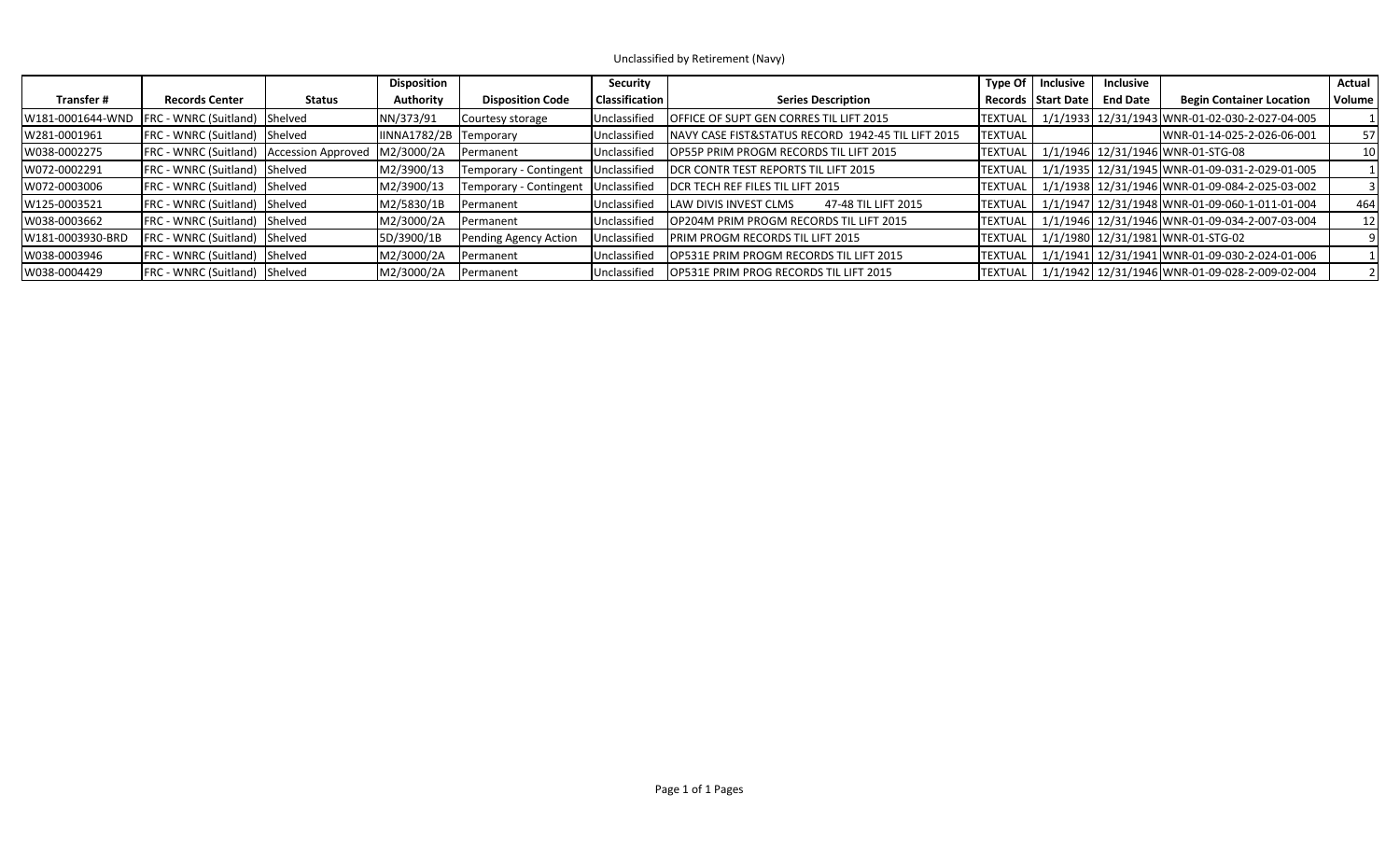Classified by Retirement (seq)

|            |                                                                           |               | <b>Disposition</b>   |                                                       | Security              |                                             |                             | Inclusive         | <b>Inclusive</b> |                                                | Actual          |
|------------|---------------------------------------------------------------------------|---------------|----------------------|-------------------------------------------------------|-----------------------|---------------------------------------------|-----------------------------|-------------------|------------------|------------------------------------------------|-----------------|
| Transfer # | <b>Records Center</b>                                                     | <b>Status</b> | Authority            | <b>Disposition Code</b>                               | <b>Classification</b> | <b>Series Description</b>                   | <b>Type Of Records</b>      | <b>Start Date</b> | <b>End Date</b>  | <b>Begin Container Location</b>                | Volume          |
|            | W038-0000630   FRC - WNRC (Suitland)   Accession Generated                |               | M2/3000/1            | <b>IPermanent</b>                                     | Classified            | ANAL DIVIS PRIM PROGM RECORDS TIL LIFT 2015 | <b>TEXTUAL</b>              |                   |                  | 1/1/1935 12/31/1941 WNR-01-03-051-2-020-04-002 |                 |
|            | W038-0001798   FRC - WNRC (Suitland)   Accession Generated                |               | M2/3000/2A           | <b>Permanent</b>                                      | Classified            | JIPCOA CORRES OP23F5 TIL LIFT 2015          | <b>TEXTUAL</b>              |                   |                  | 1/1/1941 12/31/1945 WNR-01-03-048-2-014-06-002 | 54              |
|            | W038-00A1798   FRC - WNRC (Suitland)   Accession Generated                |               | M2/3000/2A           | <b>Permanent</b>                                      | Classified            | JIPCOA CORRES OP23F5 TIL LIFT 2015          | <b>TEXTUAL</b>              |                   |                  | 1/1/1941 12/31/1945 WNR-01-03-049-2-016-01-002 | 112             |
|            | W038-0002248   FRC - WNRC (Suitland)   Accession Generated                |               | M2/3000/2A Permanent |                                                       | Classified            | OP001 CORRES TIL LIFT 2015                  | <b>ITEXTUAL</b>             |                   |                  | 1/1/1946 12/31/1946 WNR-01-02-076-2-029-07-002 |                 |
|            | W019-0002400   FRC - WNRC (Suitland) Shelved                              |               |                      | M2/9085/1B3 Deferred - Reappraisal Pending Classified |                       | <b>SHIP PLANS TIL LIFT 2015</b>             | ARCHITEC, AND ENGIN, DRWNGS |                   |                  | 1/1/1955 12/31/1955 WNR-01-1A-021-2-015-01-002 |                 |
|            | W019-00B2400 FRC - WNRC (Suitland) Shelved                                |               |                      | M2/9085/1B3 Deferred - Reappraisal Pending Classified |                       | <b>SHIP PLANS TIL LIFT 2015</b>             | ARCHITEC. AND ENGIN. DRWNGS |                   |                  | 1/1/1955 12/31/1955 WNR-01-1A-021-2-017-06-002 | 12 <sub>l</sub> |
|            | W019-00D2400   FRC - WNRC (Suitland) Shelved                              |               |                      | M2/9085/1B3 Deferred - Reappraisal Pending Classified |                       | <b>SHIP PLANS TIL LIFT 2015</b>             | ARCHITEC. AND ENGIN. DRWNGS |                   |                  | 1/1/1955 12/31/1955 WNR-01-1A-021-2-029-01-004 | 28              |
|            | W038-0002484   FRC - WNRC (Suitland)   Accession Generated                |               | M2/3800/2            | Permanent                                             | Classified            | CNO PRIM PROGM RECORDS-PHOTOS TIL LIFT 2015 | SOUND RECORDINGS, OTHER     |                   |                  | 1/1/1942 12/31/1942 WNR-01-03-019-2-002-04-001 |                 |
|            | W038-0001824   FRC - WNRC (Suitland)   Disposition Generated   M2/5110/1A |               |                      | Temporary                                             | Classified            | OP20M PRIM PROGM RECORDS TIL LIFT 2015      | <b>ITEXTUAL</b>             |                   |                  | 1/1/1946 12/31/1946 WNR-01-02-077-2-019-04-006 |                 |
|            | W181-00A2649   FRC - WNRC (Suitland) Shelved                              |               | 5D/3900/1B           | Pending Agency Action                                 | Classified            | MINE TEST STA PRIM PROGM TIL LIFT 2015      | <b>TEXTUAL</b>              |                   |                  | 1/1/1947 12/31/1947 WNR-01-02-068-2-023-01-002 | <b>241</b>      |